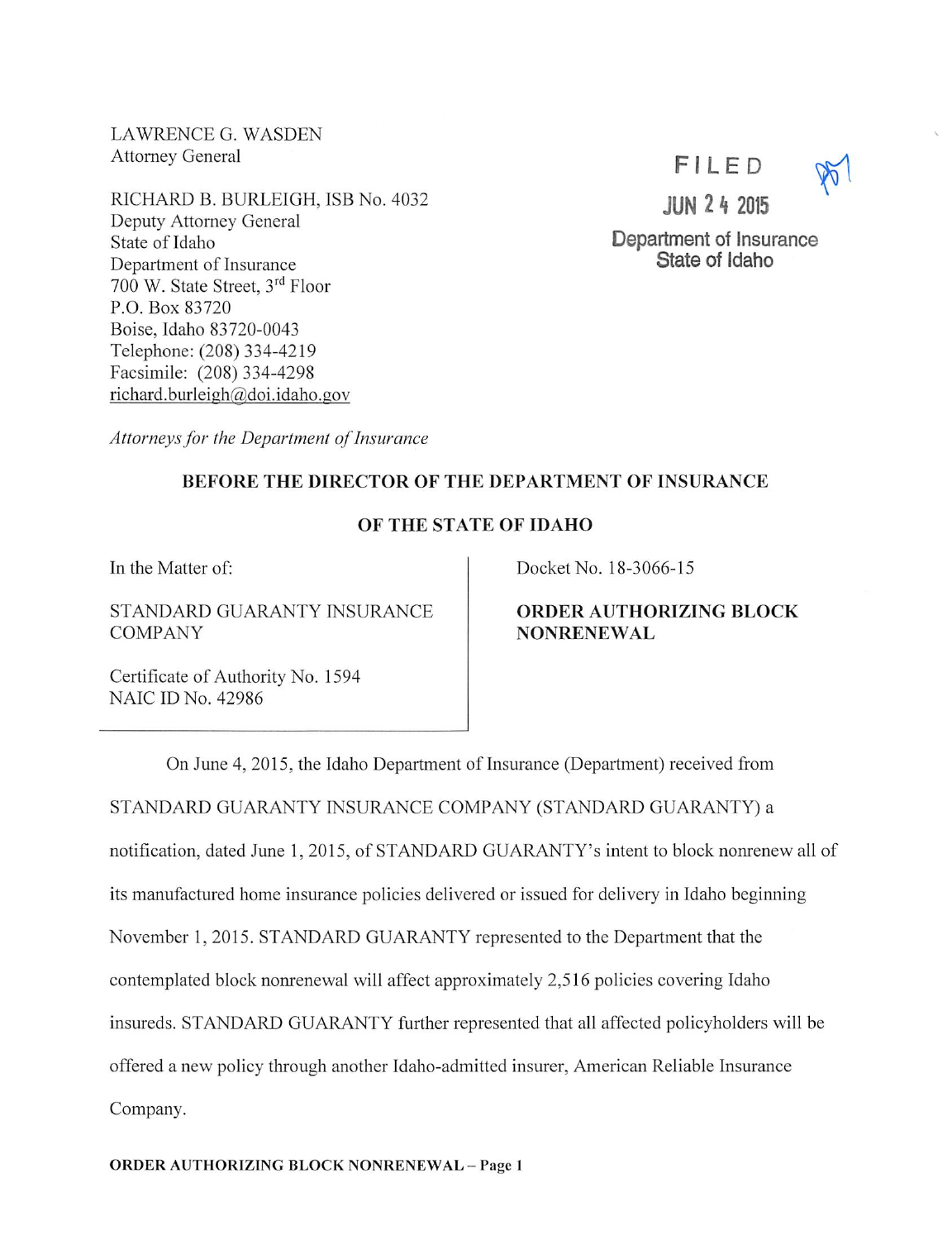The Director, having reviewed the foregoing and the requirements of Idaho Code  $\S$  41-1841(1), and acting pursuant to the authority set forth in Idaho Code § 41-210(2),

THE DIRECTOR HEREBY FINDS that the proposed effective date of the contemplated block nonrenewal complies with the one hundred twenty (120) day notice requirement to the Director, as set forth in Idaho Code § 41-1841(1).

NOW THEREFORE, IT IS HEREBY ORDERED that STANDARD GUARANTY is authorized, pursuant to Idaho Code  $\S$  41-1841, to effectuate a block nonrenewal of its manufactured home insurance policies delivered or issued for delivery in Idaho beginning November 1, 2015, which, based on STANDARD GUARANTY'S representation, will affect approximately 2,516 policies covering Idaho insureds. STANDARD GUARANTY shall provide advance notice to policyholders affected by the nonrenewals authorized by this order in accordance with the notice provisions included in the company's applicable insurance policies.

THIS ORDER is a final order of the Director and is EFFECTIVE IMMEDIATELY. DATED this  $2 \geq 2$  day of June, 2015.

> STATE OF IDAHO DEPARTMENT OF INSURANCE

( Queron DEAN L. CAMERON

Director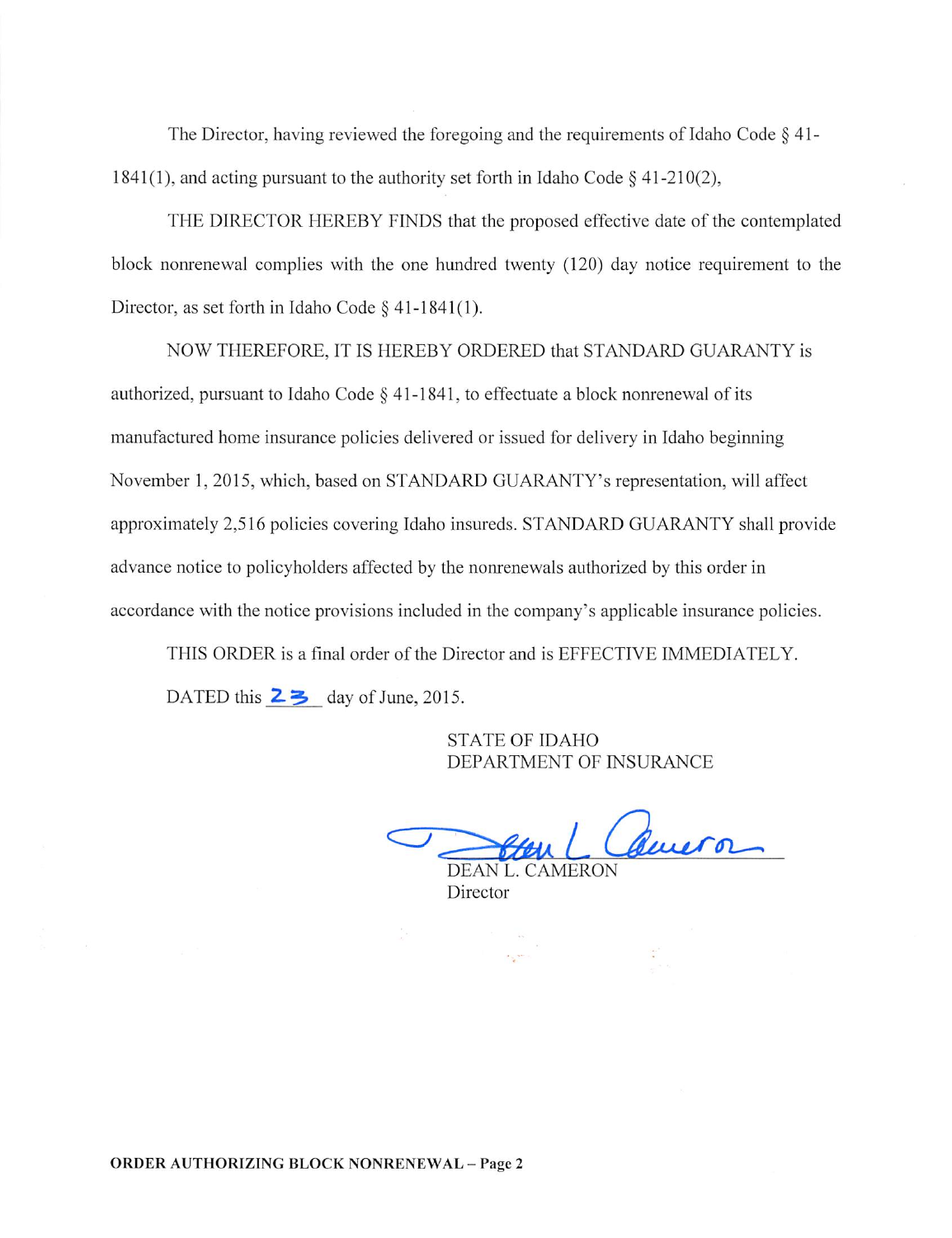## NOTIFICATION OF RIGHTS

This Order constitutes a final order of the Director. Any party may file a motion for reconsideration of this final order within fourteen  $(14)$  days of the service date of this order. The Director will dispose of the petition for reconsideration within twenty-one (21) days of its receipt, or the petition will be considered denied by operation of law. See, Idaho Code § 67-5246(4).

Pursuant to Idaho Code §§ 67-5270 and 67-5272, any party aggrieved by this final order may appeal it by filing a petition for judicial review in the district court of the county in which: (1) the hearing was held; or (2) the final agency action was taken; or (3) the aggrieved party resides or operates its principal place of business in Idaho; or (4) the real property or personal property that was the subject of the agency decision is located. An appeal must be filed within twenty-eight (28) days of: (a) the service date of this final order; or (b) an order denying a petition for reconsideration; or (c) the failure within twenty-one (21) days to grant or deny a petition for reconsideration, whichever is later. See, Idaho Code § 67-5273. The filing of a petition for judicial review does not itself stay the effectiveness or enforcement of the order under appeal.